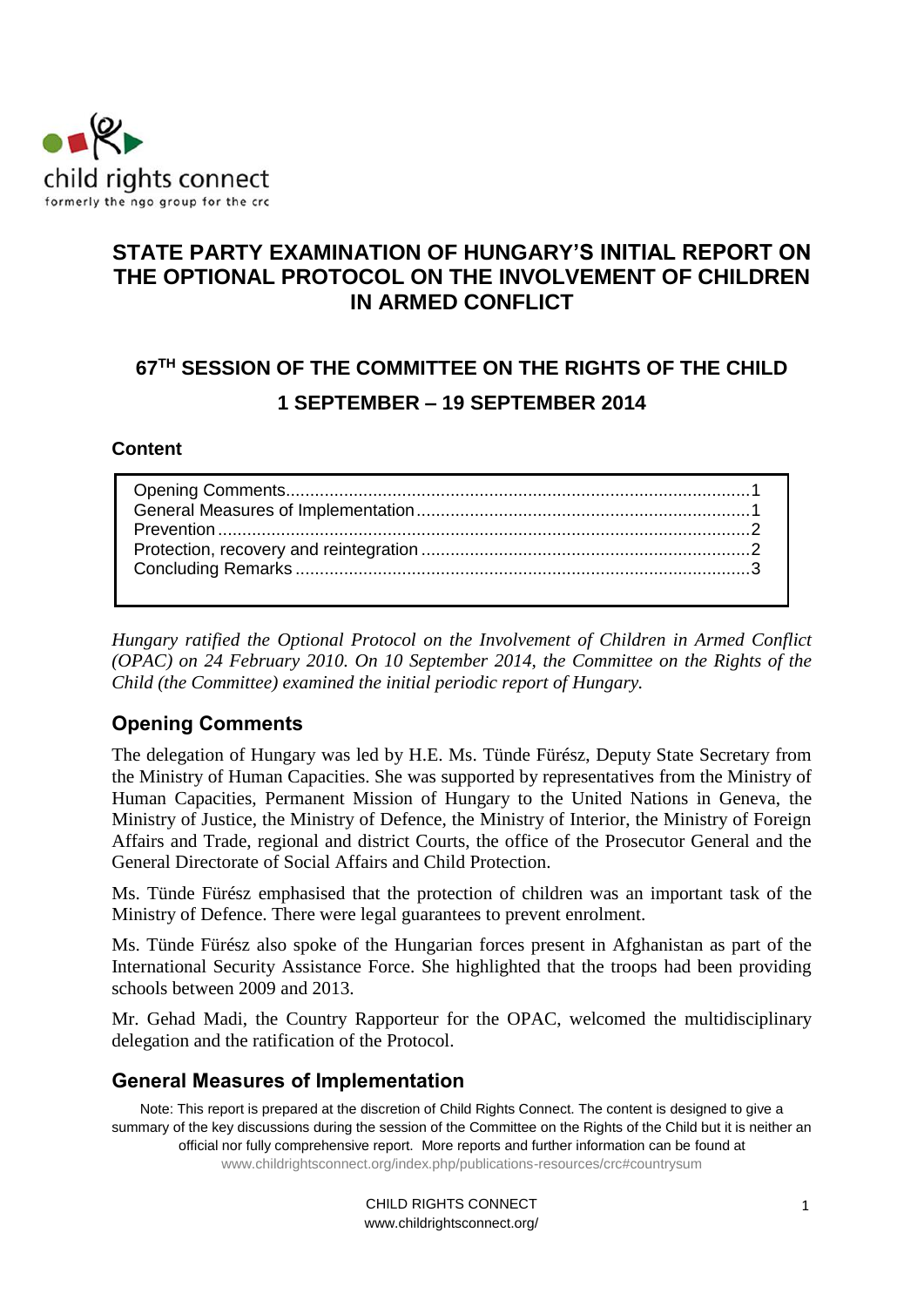#### *Legislation*

The Committee asked if the prohibition of recruitment of minors also applied to police forces and private security companies. The delegation explained that the earliest possible age for applying to the police forces was 17. There were then 2 years of training which effectively meant that it was not possible to be in the field before the age of 19. The delegation pointed out that the military service had been discontinued and that the Criminal Code prohibited the recruitment of Hungarian nationals by a foreign country.

#### *Dissemination and training*

The Committee welcomed the training of armed forces and Peacekeeping forces on International Humanitarian Law; however, it noted that there was no mention of the OPAC in the training curriculum. The delegation acknowledged that the OPAC might not be singled out during trainings but it reassured that the OPAC provisions were taught. The Committee's suggestion to specifically mention the OPAC would be taken into account. The delegation also recognised that the dissemination of the OPAC outside of the military services was not widely undertaken and was limited to the website of the Ministry of Defence.

#### *Cooperation with civil society*

The Committee asked why civil society had not participated in the writing of the State initial report on the OPAC. The delegation explained that the report was elaborated before the creation in 2013 of a participatory mechanism for civil society.

### <span id="page-1-0"></span>**Prevention**

The Committee welcomed the Asylum Act and asked if there were any mechanisms for the early identification of children having been involved in armed conflicts. It also asked for disaggregated data. The delegation responded that the State party identified asylum seeking children as vulnerable beings and immigration officers had been trained accordingly. If a child was identified as having been involved in armed conflict he would receive the required help.

The Committee asked about military schools and the "Katonasuli" programme. It pointed out that these classes could be a good opportunity to introduce the OPAC in schools. The delegation explained that the State party aimed to broaden the reach of this programme. It aimed to disseminate information on defence and was available in secondary schools for A level exams. The delegation added that only 6 schools had chosen this programme until now.

## <span id="page-1-1"></span>**Prohibition and related matters**

The Committee asked if there was a specific reference to the prohibition of arms exports to States committing human rights violations. The delegation responded that there was a decree on the trafficking of arms. It further said that applications for arms export had to be rejected if they contradicted any international convention to which the State was party. The delegation specified that there were no exports to countries under embargo and underlined that any incompliance was on the practical level and not on the legislative level.

## **International assistance and cooperation**

The Committee asked if extraterritorial jurisdiction was conditioned by the principle of double criminality. The delegation confirmed that the principle was applied. It added that for extradition cases, the State party had 43 bilateral agreements.

## **Concluding remarks**